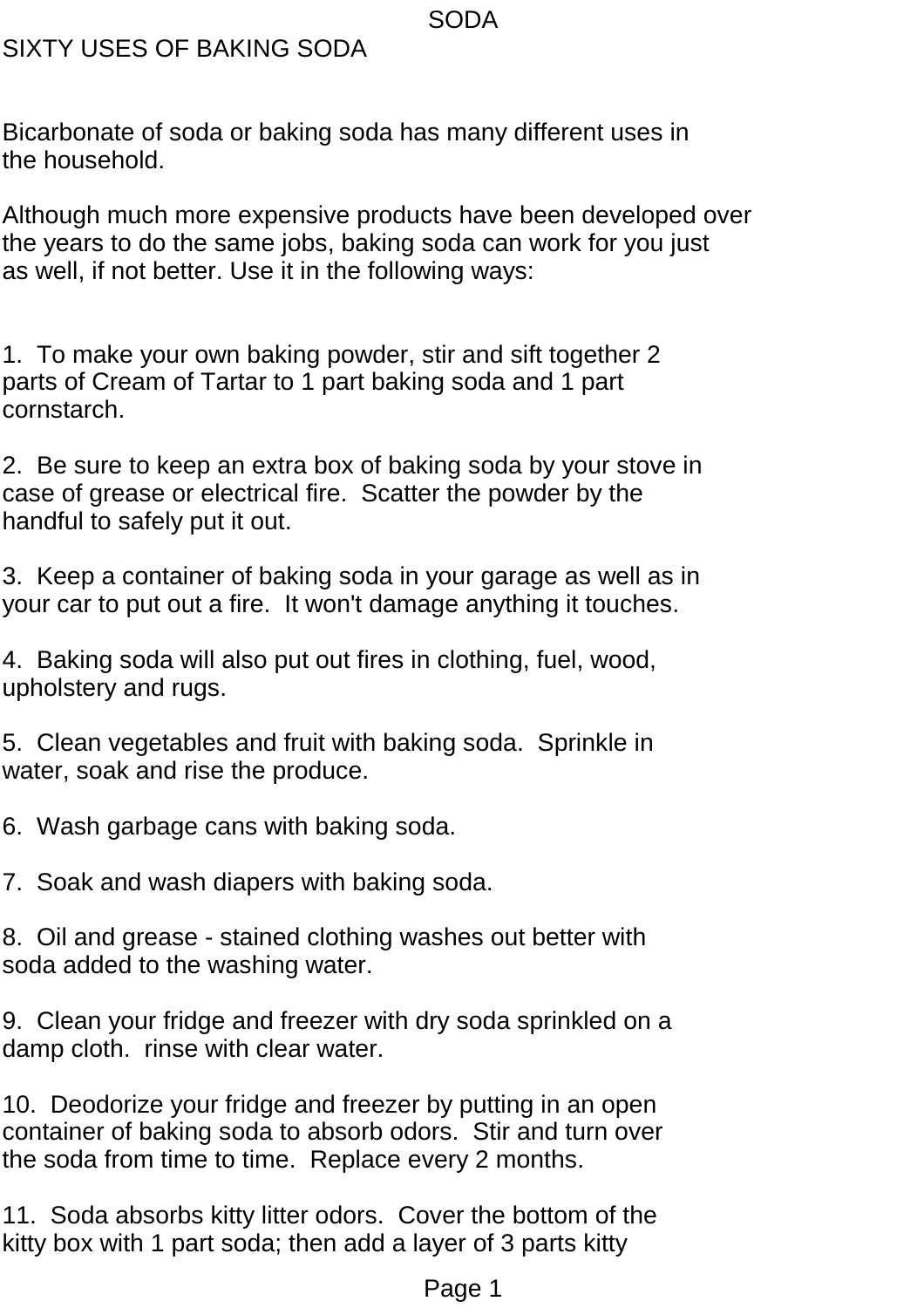litter on top.

12. Always add 1/2 cup soda to your washing machine load.

13. Clean combs and brushes in a soda solution.

14. Wash food and drink containers with soda and water.

15. Wash marble-topped furniture with a solution of 3 tablespoons of soda in 1 quart of warm water. Let stand awhile, then rinse.

16. Clean formica counter tops with baking soda on a damp sponge.

17. Wash out thermos bottles and cooling containers with soda and water to get rid of stale smells.

18. To remove stubborn stains from marble, formica or plastic surfaces, scour with a paste of soda and water.

19. Wash glass or stainless steel coffee pots (but not aluminum) in a soda solution ( 3 tbsp. soda to 1 quart water).

20. Run you coffee maker through its cycle with a soda solution. Rinse.

21. Give baby bottles a good cleaning with soda and hot water.

22. Sprinkle soda on barbecue grills, let soak, then rinse off.

23. Sprinkle soda on greasy garage floor. Let stand, scrub and rinse.

24. Polish silverware with dry soda on a damp cloth. Rub, rinse and dry.

25. For silver pieces without raised patterns or cemented-on handles: place the silver on aluminum foil in an enamel pot. Add boiling water and 4 tbsp. baking soda. Let stand, rinse and dry.

26. Reduce odor build-up in your dishwasher by sprinkling some soda on the bottom.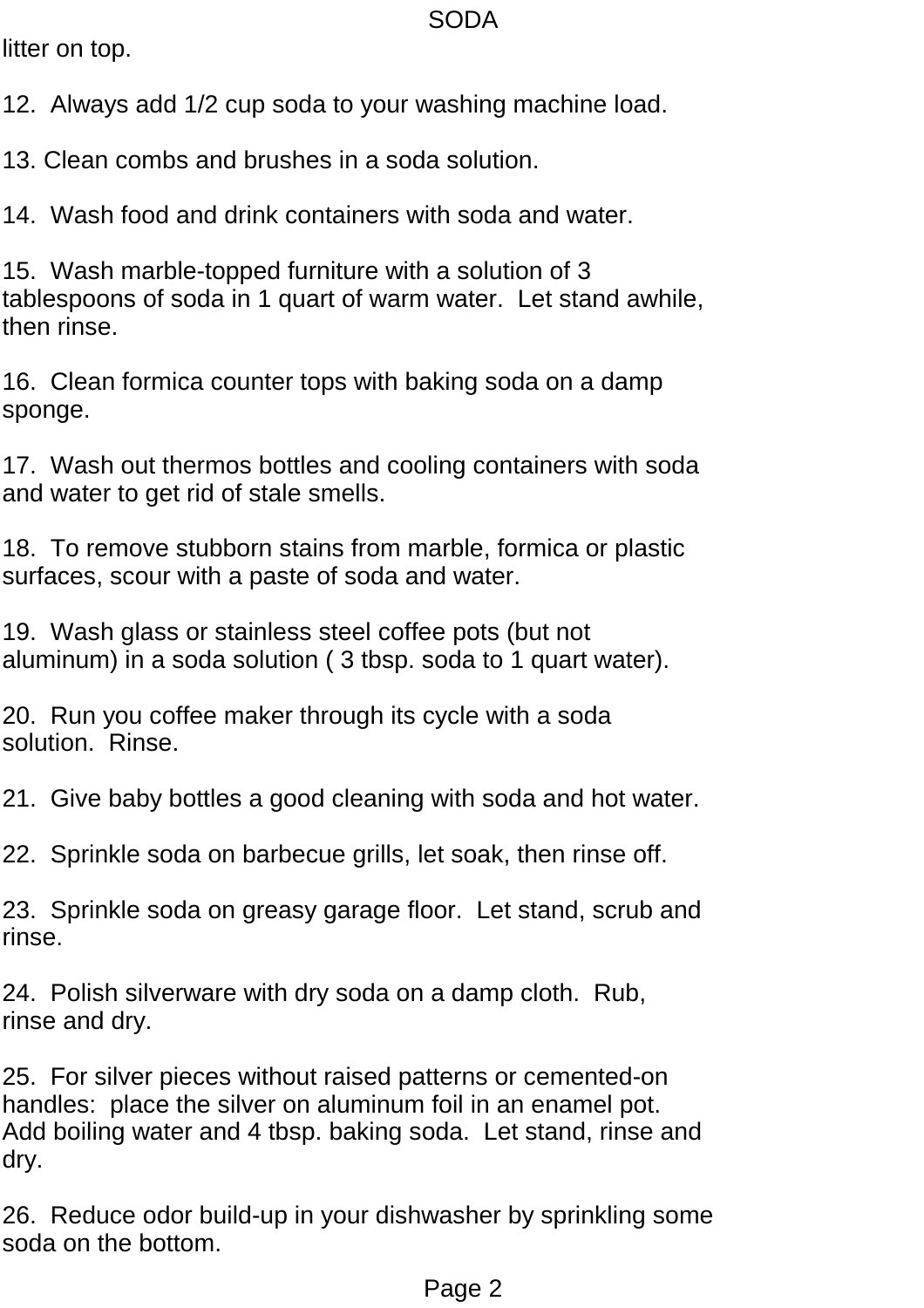27. Run your dishwasher through its cycle with soda in it instead of soap to give it a good cleaning.

28. To remove burned-on food from a pan: let the pan soak in soda and water for 10 minutes before washing. Or scrub the pot with dry soda and a moist scouring pad.

29. For a badly-burned pan with a thick layer of burned-on food: pour a thick layer of soda directly onto the bottom of the pan, then sprinkle on just enough water so as to moisten the soda. Leave the pot overnight, then scrub it clean next day.

30. Rub stainless steel and chrome with a moist cloth and dry baking soda to shine it up. Rinse and dry. On stainless steel, scrub in the direction of the grain.

31. Clean plastic, porcelain and glass with dry soda on a damp cloth. Rinse and dry.

32. Remove that bad smell from ashtrays with soda and water.

33. Sprinkle a bit of dry soda in your ashtrays to prevent smoldering and reduce odor.

34. Clean your bathroom with dry soda on a moist sponge - sink, tub, tiles, shower stall, etc.

35. Keep your drains clean and free-flowing by putting 4 tablespoons of soda in them each week. Flush the soda down with hot water.

36. Soak your shower curtains in water and soda to clean them.

37. To remove strong odors from your hands, wet your hands and rub them hard with soda, then rinse.

38. Sprinkle baking soda on your wet toothbrush and brush your teeth and dentures with it.

39. Sprinkle soda in tennis shoes, socks, boots and slippers to eliminate odor.

40. Add 1/2 cups or more of baking soda to your bath water to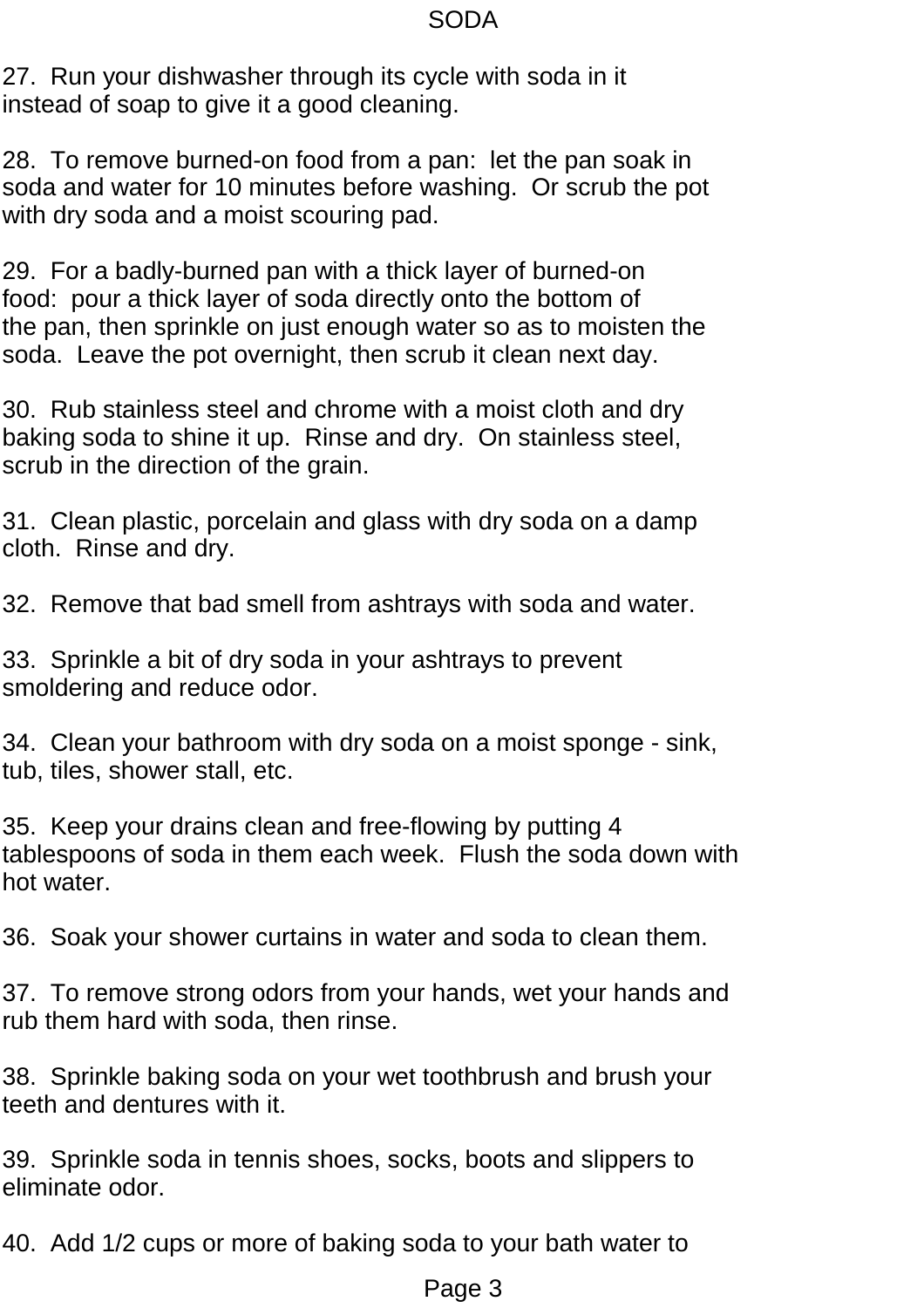soften your skin.

41. Putting 2 tbsp. of baking soda in your baby's bath water will help relieve diaper rash irritations.

42. Apply soda directly to insect bites, rashes and poison ivy to relieve discomfort. Make a paste with water.

43. Take a soda bath to relieve general skin irritations such as measles and chicken pox.

44. Take 1/2 teaspoon of baking soda in 1/2 glass of water to relieve acid indigestion or heartburn.

45. Gargle with 1/2 tsp. baking soda in 1/2 glass of water. Freshens and cleans your mouth.

46. Used as a mouthwash, baking soda will also relieve canker sore pain.

47. To relieve sunburn: use a paste of baking soda and water.

48. Bug bites: use a poultice of baking soda and vinegar.

49. Bee sting: use a poultice of baking soda and water.

50. Windburns: moisten some baking soda and apply directly.

51. Making Play Clay with baking soda: combine 1 1/4 cups water, 2 cups soda, 1 cup cornstarch.

52. Use soda as an underarm deodorant.

53. If your baby spits up on his shirt after feeding, moisten a cloth, dip it in baking soda and dab at the dribbled shirt. Tho odor will go away.

54. When scalding a chicken, add 1 tsp. of soda to the boiling water. The feathers will come off easier and flesh will be clean and white.

55. Repel rain from windshield. Put gobs of baking soda on a dampened cloth and wipe windows inside and out.